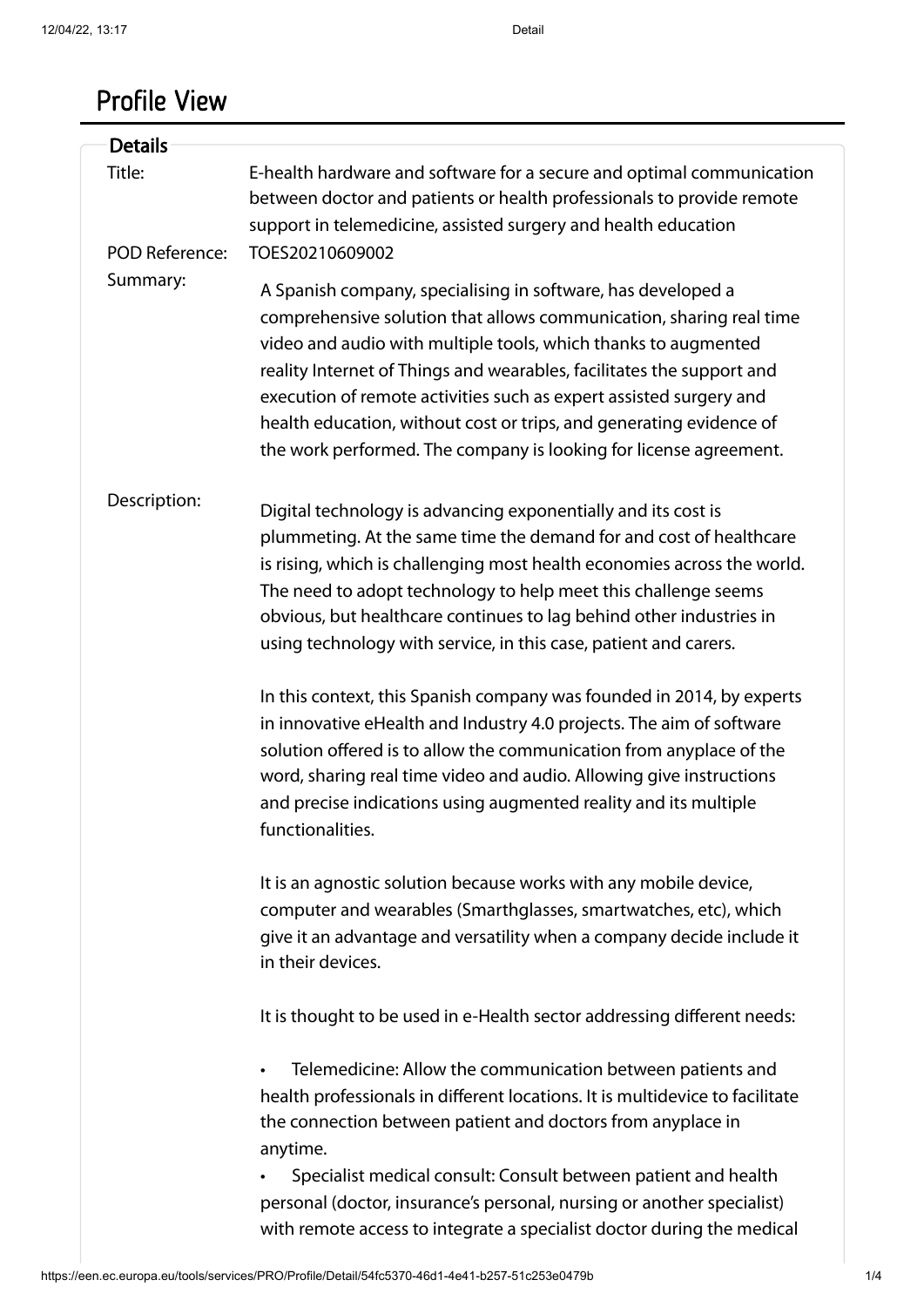consultation, reducing the waiting time for consultation and avoiding unnecessary move.

• Collaborative medicine: Teleconferences between health professionals for remote advice to others partners in new surgical techniques and treatments or to do remote diagnostics in a multidisciplinary committee.

• MedTech equipment support: Facilitate real time the communication with internal and external experts for troubleshooting and support in maintenance task of Medtech equipment that is critical for diagnosis and treatment, improving the availability of the equipment and reducing possible breakdowns without having to travel.

• E-Learning: online trainee of sanitary personnel through audio and video streaming with an expert using and explaining over images in real time, and vice versa, so the expert can follow the students in real time from other localizations. Easier with smart glasses.

• Assisted surgery: Remote help and advice in real time to the professional in the middle of surgical intervention through surgeon expert and others surgical specialist, integrating all operating room signal emitting devices (e.g., laparoscopy, operating room camera, monitored constants, etc.)

The solution guarantees a communication with precise instructions due to the augmented reality functionalities like the drawing or writing text over the video and the digital pointer, as well as the option to add more participants, use the mosaic view and share documents. Other features that favour the quality of the instructions are remote control of the optical zoom, the flashlight and the secondary cameras (laparoscopic, operating room, pan–tilt–zoom camera (PTZ), 360º…).

Also, it is possible to follow the issues treated during the calls doing an evidence record through the images capture or video in anytime, as well as its post review in the session history that the solution offer, with all the necessary data of each call: attendance, folder shared, evidence and written messages.

This solution has been successfully implemented in the health sector providing better quality services. Therefore, the company is looking for increasing its international business development by seeking international ICT integrators willing to collaborate under license agreements.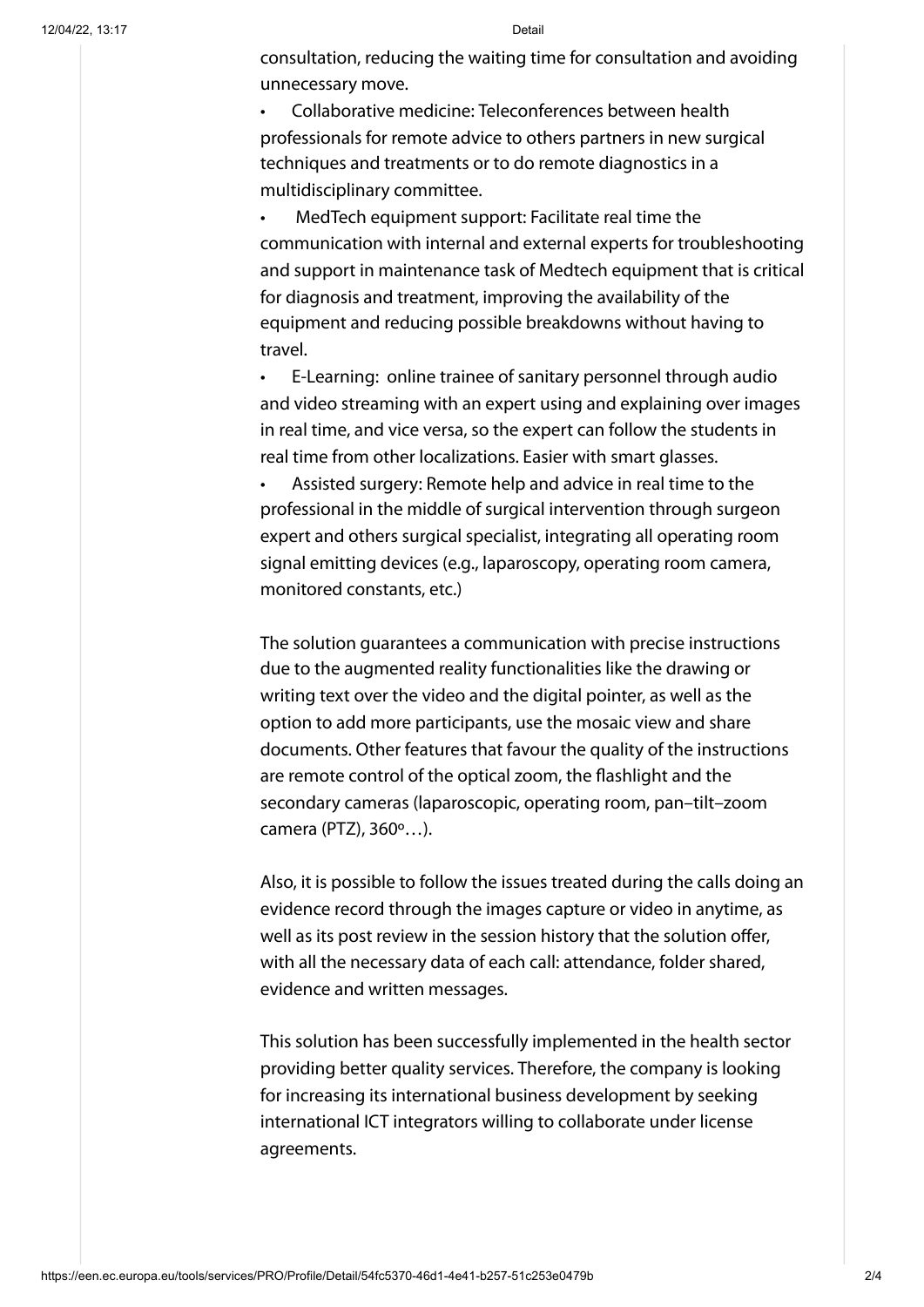| Advantages and<br>Innovations: | There are other similar platforms in the market. Nevertheless, in this<br>solution are integrated several tools and methodologies than usually<br>are offered by separated. |                                                                                                                                                                                                                                                                                                                                                                                    |  |
|--------------------------------|-----------------------------------------------------------------------------------------------------------------------------------------------------------------------------|------------------------------------------------------------------------------------------------------------------------------------------------------------------------------------------------------------------------------------------------------------------------------------------------------------------------------------------------------------------------------------|--|
|                                |                                                                                                                                                                             | Furthermore, this solution includes the following competitive<br>advantages to the state of the art:                                                                                                                                                                                                                                                                               |  |
|                                |                                                                                                                                                                             | Collaborative medicine: allows a communication between several<br>professionals and specialists to work collaboratively and to be able to<br>advise, indicate or reach a joint agreement in issues related to the<br>diagnosis of patients, treatments or new techniques made                                                                                                      |  |
|                                |                                                                                                                                                                             | Training for Professionals: Distance training for healthcare<br>personnel, thanks to video and audio broadcasting and the possibility<br>of giving instructions with text or video marking in real time or the<br>reverse function, which allows the expert to follow what the students<br>are doing live from other places allowing them to correct or advise<br>them.            |  |
|                                |                                                                                                                                                                             | Assisted surgery: Facilitates assisted surgery, allowing expert<br>surgeons and other specialists in the surgical field having access to<br>signal emitting of operating room devices (e.g. laparoscopy, operating<br>room cameras, monitored constants, etc.), allowing them to advise<br>surgeons and other health professionals operating in the operating<br>room in real time |  |
|                                |                                                                                                                                                                             | Solutions adaptable: It is a flexible solution that can be adapted to<br>key players inside the e-health value chain.                                                                                                                                                                                                                                                              |  |
|                                | Stage of<br>Development:<br>IPR status::                                                                                                                                    | Already on the market<br>Secret Know-how                                                                                                                                                                                                                                                                                                                                           |  |
|                                | Profile Origin:                                                                                                                                                             | Private (in-house) research                                                                                                                                                                                                                                                                                                                                                        |  |
|                                |                                                                                                                                                                             |                                                                                                                                                                                                                                                                                                                                                                                    |  |

### Keywords

Technology Keywords: 06005002 Sensors & Wireless products Market Keywords: 02006009 Other computer services

# Partner Sought